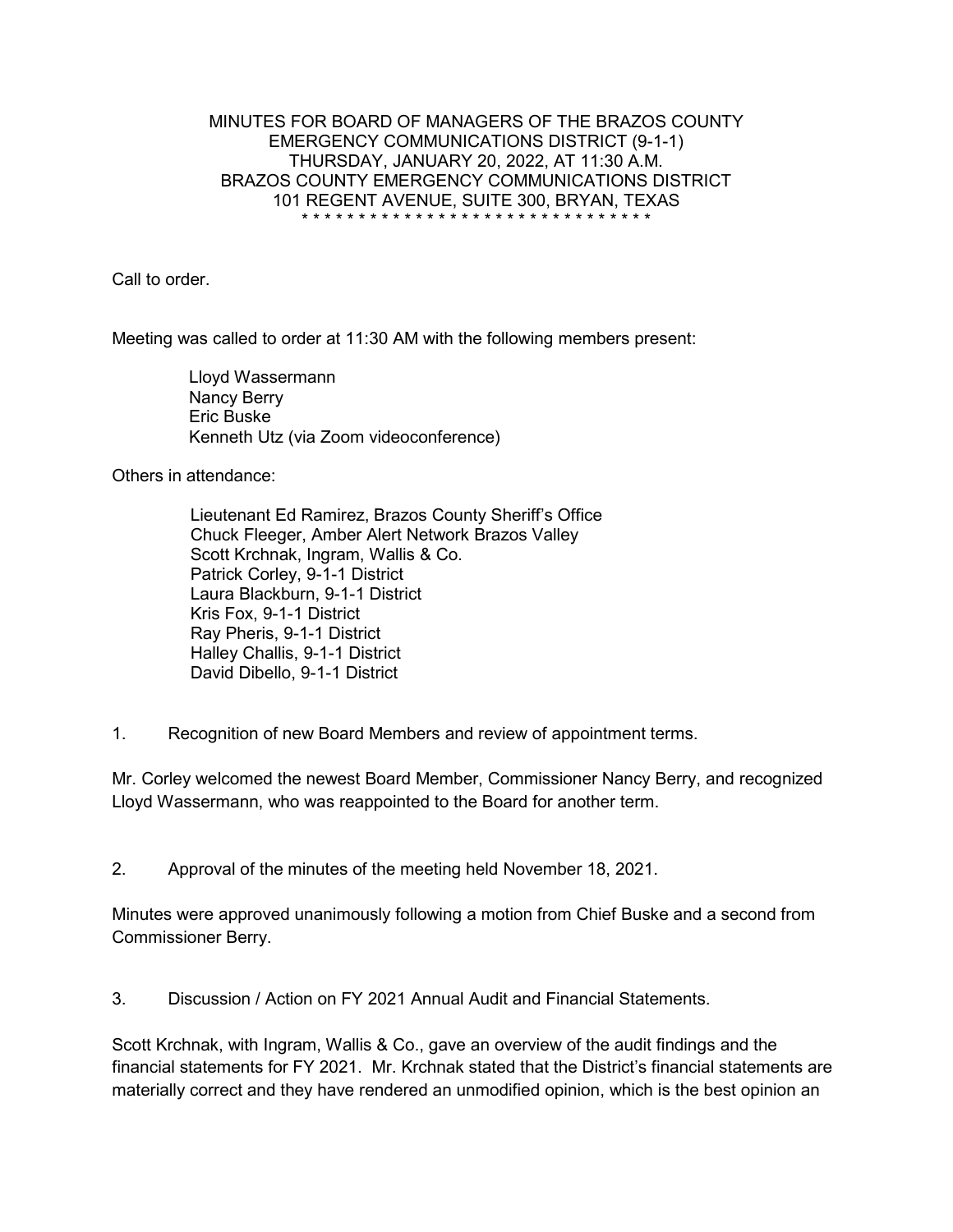entity can receive. He also stated that in regards to assets versus liabilities and the District's pension plan funding percentage, the District is in a very sound position.

Mr. Krchnak gave an overview of the required disclosures for the pension and OPEB plans, and explained how the funding and liability for these plans can change from year-to-year based upon actuarial reports and market performance.

There were no disagreements with management during the audit process and Mr. Krchnak thanked Patrick and Laura for their assistance. He also thanked the District for allowing Ingram, Wallis, & Co. to serve as its independent auditors.

Commissioner Berry made a motion to approve the audit and financial statements. The motion was seconded by Chief Buske, and passed unanimously.

4. Discussion / Action on District Investment Report.

Mr. Corley reviewed the latest investment report. The only significant change was a transfer of \$100,000 from the money market account to the operating account, and Mr. Corley explained that this transaction is typical for this time of the year. The investment report was approved unanimously on a motion and a second from Chief Buske and Chief Utz, respectively.

5. Discussion / Action on Director's Report of Expenditures for FY 2022.

Mr. Corley reviewed the latest reports with the Board. Revenue and expenditures were all on track with where they should be at this point in the fiscal year. No questions were asked by the Board and the reports were approved unanimously following a motion and a second from Commissioner Berry and Chief Buske, respectively.

6. Discussion / Action on Quarterly Dispatch financial reports for FY 2022.

The first quarter dispatch financial reports were presented to the Board. For both the City of Bryan and Brazos County, expenditures were at 23.3% of their budgeted amounts. Mr. Corley is pleased with these numbers and there were no questions by the Board. Chief Buske made a motion to approve the reports. The motion was seconded by Commissioner Berry, and passed unanimously.

7. Presentation of calendar year 2021 CAD and 9-1-1 statistics.

Mr. Corley presented the CAD and 9-1-1 statistics for calendar year 2021. There was a notable increase in 9-1-1 call volume in 2021 compared to 2020 as well as a shift in the overall percentage of calls from the BC911 PSAP over to the CSPD PSAP. Additionally, there was a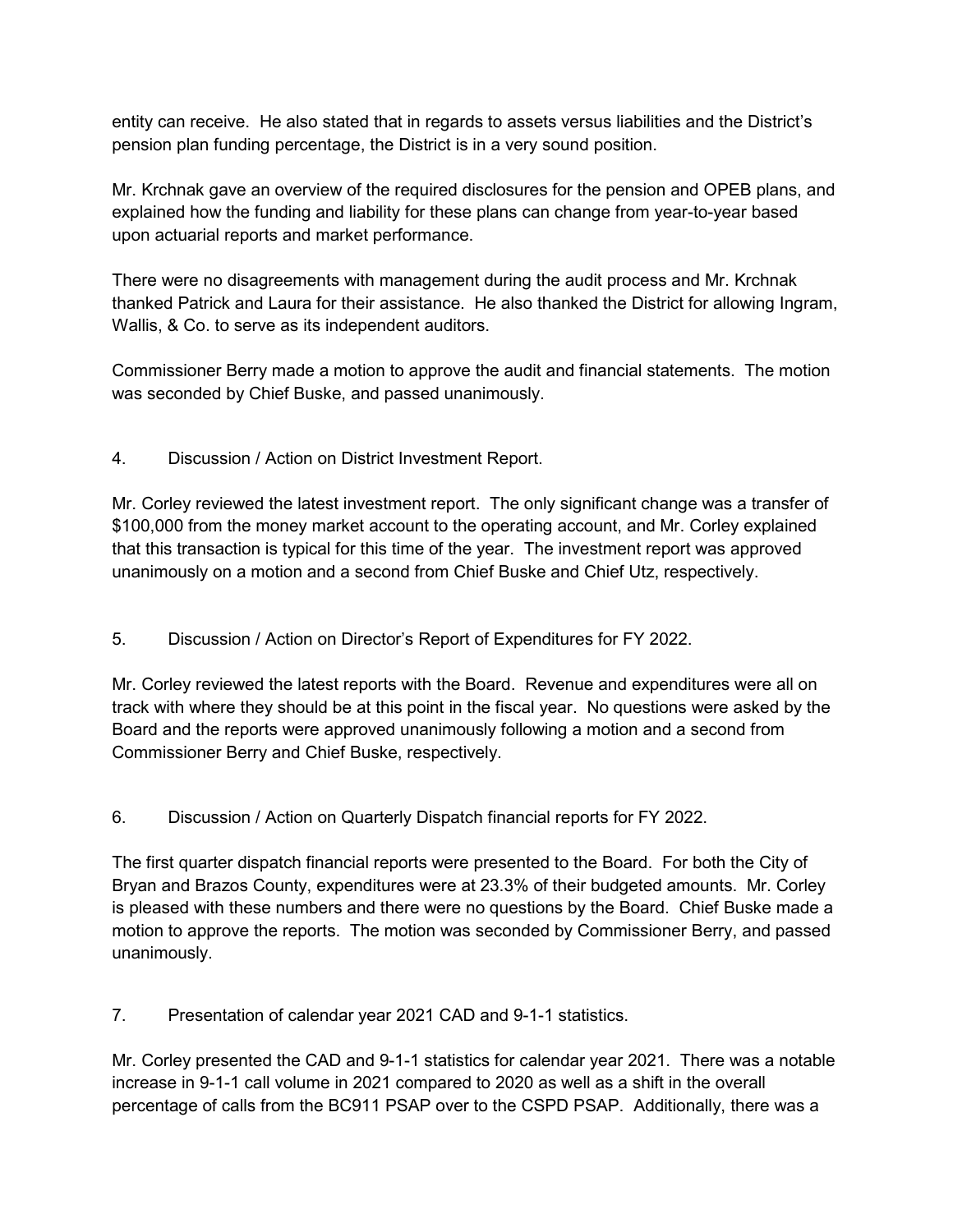corresponding increase in calls for service for all agencies. There were no action was taken by the Board.

## 8. Discussion / Action on long-term facility needs and possible CAD consolidation.

Mr. Corley presented the final program document from Page Architects that outlines the project of a combined facility for the District and the CEOC. The key elements from the document are the adjacency diagrams, estimates of square footage and acreage, cost estimates, and identification of the shared spaces, i.e. cost savings. The next step in this project is to meet with the County Judge and City Managers to discuss the feasibility of moving forward with a new facility.

A second project that is related to the new facility project is the project of combining CAD systems. Mr. Corley presented a chart that estimates the 5-year costs for a CAD system for all 5 entities. The different scenarios range from all entities transitioning to College Station's CAD system versus each entity providing and maintaining their own CAD system. Mr. Corley intends to use this information during the building project meeting to help determine the best path forward for the CAD system.

No action was taken.

9. Director's report and Board concerns, including a discussion of current staffing levels, hiring process, HB 2911 and related Next Gen 911 plans for BC911, and an update on the new logging recorder installation.

The current dispatch staffing chart was presented that shows 1 over the budgeted staffing levels. Because of this, the next hiring cycle will be scaled down. Mr. Corley also stated that dispatch staffing during the previous month was very difficult because of numerous dispatchers out with COVID-19, especially on the night shifts. Mr. Corley wanted to give special recognition to Communications Manager, Kris Fox, for cutting her vacation short and flying back from Florida to help cover the staffing shortage in the dispatch center.

Mr. Corley provided the Board with an update on HB 2911 that provides \$150M of funding to the State of Texas (with \$101M going to the 9-1-1 Districts) to use on Next Generation 9-1-1 operations and services. The latest proposal by the Texas 9-1-1 Alliance group will recommend disbursing \$1M to each 9-1-1 District and then the remainder will be divided by population. If approved, Brazos County 9-1-1 District stands to receive approximately \$1.5M. Those funds must be distributed by the end of 2023, encumbered by the end of 2024, then expended by the end of 2026.

The capital project of upgrading the existing logging recorder software and equipment is complete and the system is fully functional.